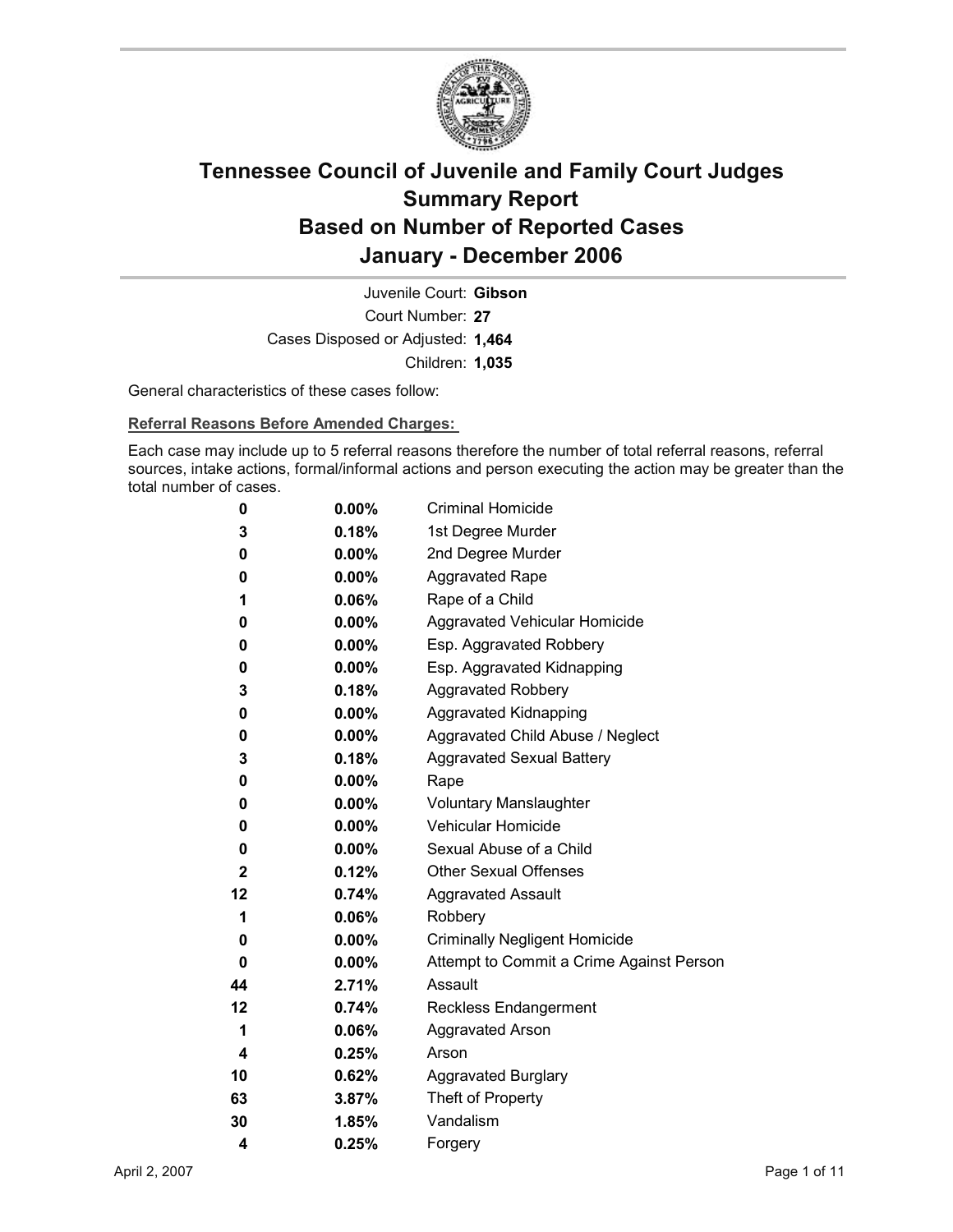

Court Number: **27** Juvenile Court: **Gibson** Cases Disposed or Adjusted: **1,464** Children: **1,035**

#### **Referral Reasons Before Amended Charges:**

Each case may include up to 5 referral reasons therefore the number of total referral reasons, referral sources, intake actions, formal/informal actions and person executing the action may be greater than the total number of cases.

| 0            | $0.00\%$ | <b>Worthless Checks</b>                                     |
|--------------|----------|-------------------------------------------------------------|
| 0            | $0.00\%$ | Illegal Possession / Fraudulent Use of Credit / Debit Cards |
| 27           | 1.66%    | <b>Burglary</b>                                             |
| 4            | 0.25%    | Unauthorized Use of a Vehicle                               |
| 0            | $0.00\%$ | <b>Cruelty to Animals</b>                                   |
| 0            | $0.00\%$ | Sale of Controlled Substances                               |
| 26           | 1.60%    | <b>Other Drug Offenses</b>                                  |
| 3            | 0.18%    | Possession of Controlled Substances                         |
| 0            | 0.00%    | <b>Criminal Attempt</b>                                     |
| $\mathbf{2}$ | 0.12%    | Carrying Weapons on School Property                         |
| 5            | 0.31%    | Unlawful Carrying / Possession of a Weapon                  |
| 9            | 0.55%    | <b>Evading Arrest</b>                                       |
| 0            | 0.00%    | Escape                                                      |
| 3            | 0.18%    | Driving Under Influence (DUI)                               |
| $\mathbf{2}$ | 0.12%    | Possession / Consumption of Alcohol                         |
| 16           | 0.98%    | Resisting Stop, Frisk, Halt, Arrest or Search               |
| 0            | $0.00\%$ | <b>Aggravated Criminal Trespass</b>                         |
| 5            | 0.31%    | Harassment                                                  |
| 0            | $0.00\%$ | Failure to Appear                                           |
| 0            | $0.00\%$ | Filing a False Police Report                                |
| 0            | $0.00\%$ | Criminal Impersonation                                      |
| 11           | 0.68%    | <b>Disorderly Conduct</b>                                   |
| 11           | 0.68%    | <b>Criminal Trespass</b>                                    |
| 1            | 0.06%    | <b>Public Intoxication</b>                                  |
| 0            | $0.00\%$ | Gambling                                                    |
| 20           | 1.23%    | <b>Traffic</b>                                              |
| 0            | 0.00%    | Local Ordinances                                            |
| 0            | $0.00\%$ | Violation of Wildlife Regulations                           |
| 411          | 25.28%   | Contempt of Court                                           |
| 19           | 1.17%    | Violation of Probation                                      |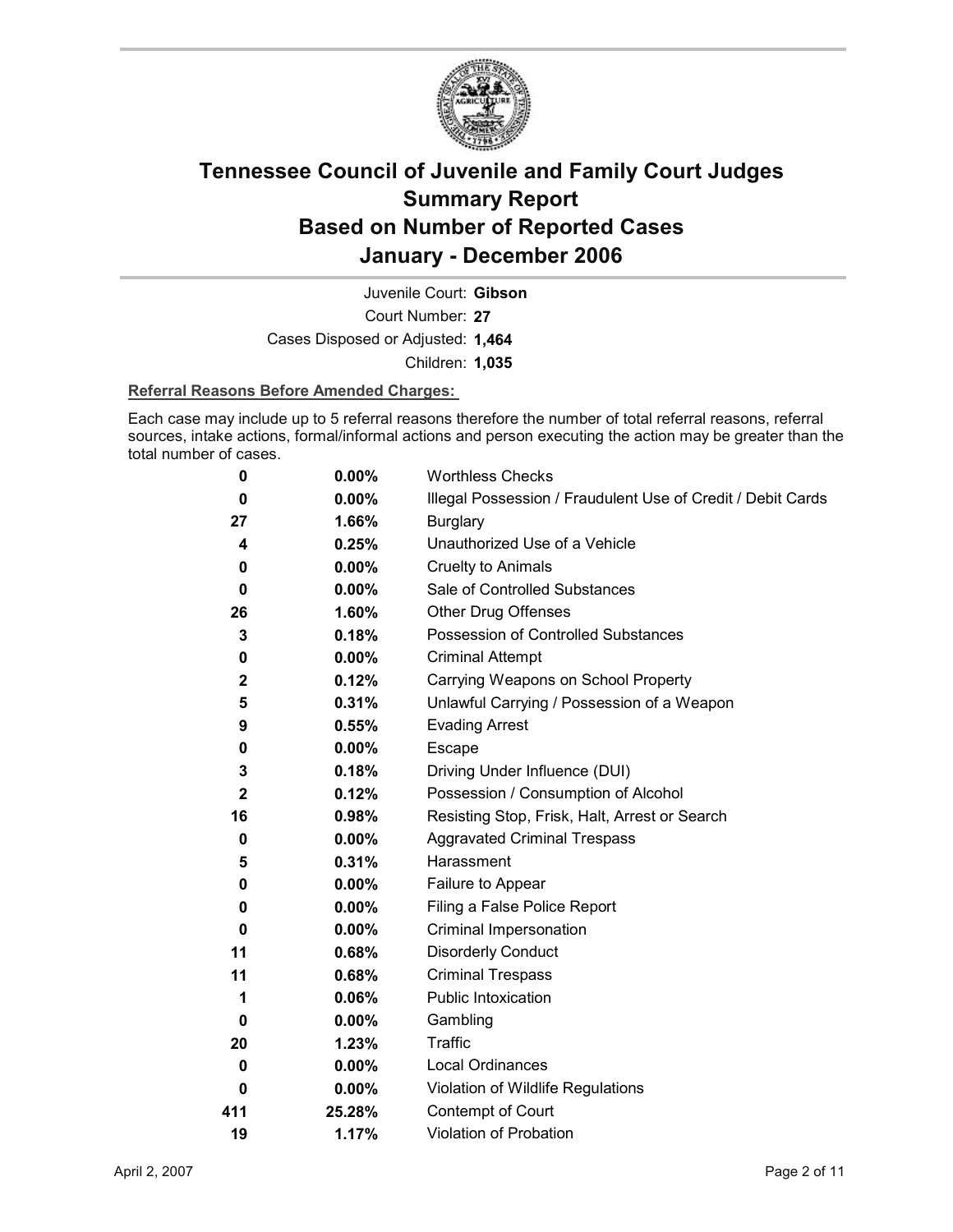

Court Number: **27** Juvenile Court: **Gibson** Cases Disposed or Adjusted: **1,464** Children: **1,035**

#### **Referral Reasons Before Amended Charges:**

Each case may include up to 5 referral reasons therefore the number of total referral reasons, referral sources, intake actions, formal/informal actions and person executing the action may be greater than the total number of cases.

| 9            | 0.55%    | Violation of Aftercare                |
|--------------|----------|---------------------------------------|
| 44           | 2.71%    | <b>Unruly Behavior</b>                |
| 47           | 2.89%    | Truancy                               |
| 15           | 0.92%    | In-State Runaway                      |
| $\mathbf{0}$ | 0.00%    | Out-of-State Runaway                  |
| 31           | 1.91%    | Possession of Tobacco Products        |
| 1            | 0.06%    | Violation of a Valid Court Order      |
| 17           | 1.05%    | Violation of Curfew                   |
| 0            | 0.00%    | Sexually Abused Child                 |
| 0            | $0.00\%$ | <b>Physically Abused Child</b>        |
| 112          | 6.89%    | Dependency / Neglect                  |
| 5            | 0.31%    | <b>Termination of Parental Rights</b> |
| 0            | 0.00%    | Violation of Pretrial Diversion       |
| 0            | $0.00\%$ | Violation of Informal Adjustment      |
| 4            | 0.25%    | <b>Judicial Review</b>                |
| 34           | 2.09%    | <b>Administrative Review</b>          |
| $\mathbf{0}$ | $0.00\%$ | <b>Foster Care Review</b>             |
| 98           | 6.03%    | Custody                               |
| 5            | 0.31%    | Visitation                            |
| 66           | 4.06%    | Paternity / Legitimation              |
| 323          | 19.86%   | Child Support                         |
| 0            | $0.00\%$ | <b>Request for Medical Treatment</b>  |
| 0            | 0.00%    | <b>Consent to Marry</b>               |
| 47           | 2.89%    | Other                                 |
| 1,626        | 100.00%  | <b>Total Referrals</b>                |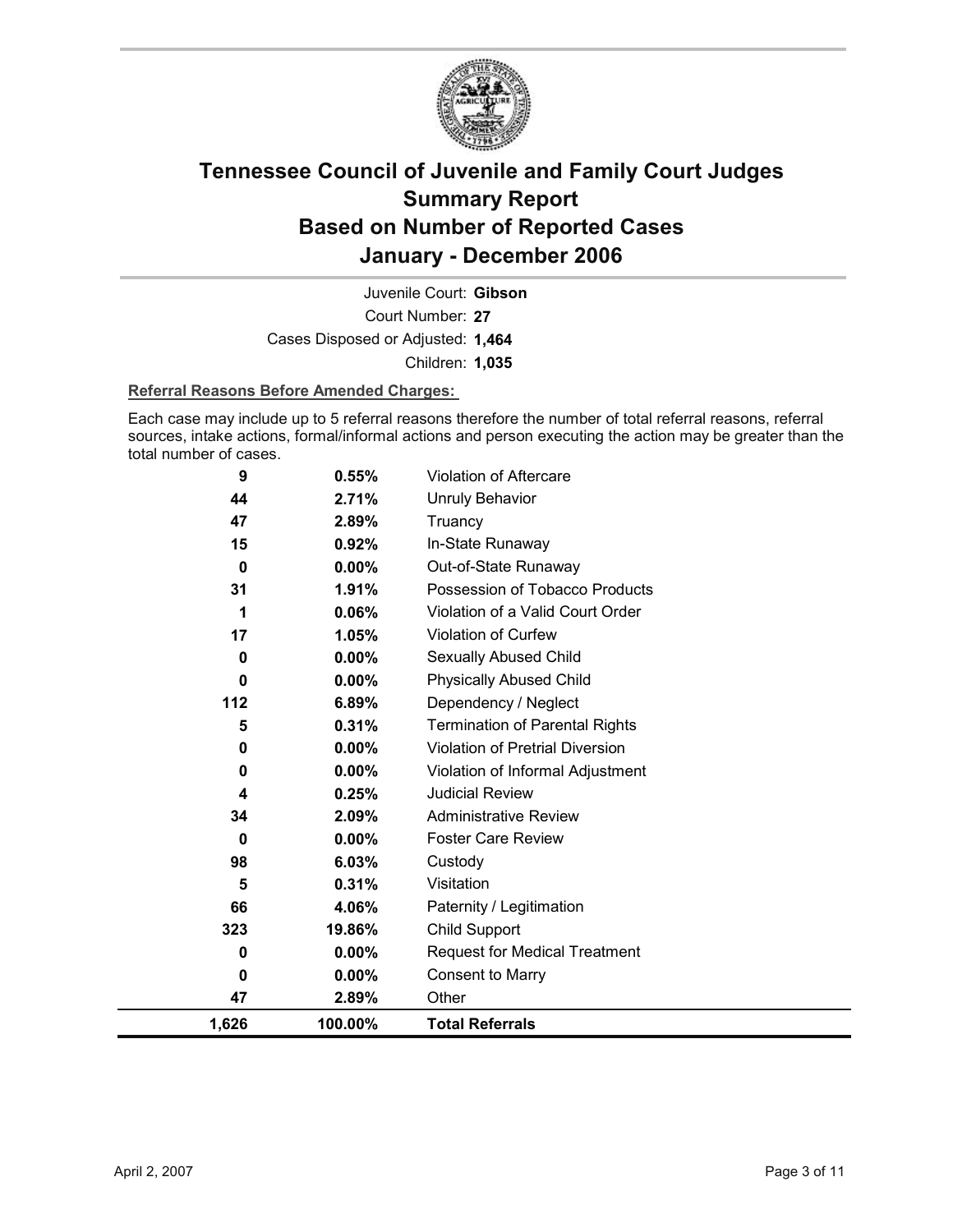

|                     |                                   | Juvenile Court: Gibson            |
|---------------------|-----------------------------------|-----------------------------------|
| Court Number: 27    |                                   |                                   |
|                     | Cases Disposed or Adjusted: 1,464 |                                   |
|                     |                                   | Children: 1,035                   |
| Referral Sources: 1 |                                   |                                   |
| 310                 | 19.07%                            | Law Enforcement                   |
| 74                  | 4.55%                             | Parents                           |
| 22                  | 1.35%                             | Relatives                         |
| 1                   | 0.06%                             | Self                              |
| 131                 | 8.06%                             | School                            |
| $\mathbf 0$         | 0.00%                             | <b>CSA</b>                        |
| 181                 | 11.13%                            | <b>DCS</b>                        |
| 816                 | 50.18%                            | Other State Department            |
| 0                   | 0.00%                             | <b>District Attorney's Office</b> |
| 24                  | 1.48%                             | <b>Court Staff</b>                |
| $\mathbf 0$         | 0.00%                             | Social Agency                     |
| 20                  | 1.23%                             | <b>Other Court</b>                |
| 29                  | 1.78%                             | Victim                            |
| 0                   | 0.00%                             | Child & Parent                    |
| 0                   | 0.00%                             | Hospital                          |
| 1                   | 0.06%                             | Unknown                           |
| 17                  | 1.05%                             | Other                             |
| 1,626               | 100.00%                           | <b>Total Referral Sources</b>     |
|                     |                                   |                                   |

### **Age of Child at Referral: 2**

| 1,035 | 100.00%  | <b>Total Child Count</b> |  |
|-------|----------|--------------------------|--|
| 0     | $0.00\%$ | Unknown / Not Reported   |  |
| 25    | 2.42%    | Ages 19 and Over         |  |
| 103   | 9.95%    | Ages 17 through 18       |  |
| 160   | 15.46%   | Ages 15 through 16       |  |
| 127   | 12.27%   | Ages 13 through 14       |  |
| 74    | 7.15%    | Ages 11 through 12       |  |
| 546   | 52.75%   | Ages 10 and Under        |  |
|       |          |                          |  |

 $1$  If different than number of Referral Reasons (1626), verify accuracy of your court's data.

<sup>2</sup> One child could be counted in multiple categories, verify accuracy of your court's data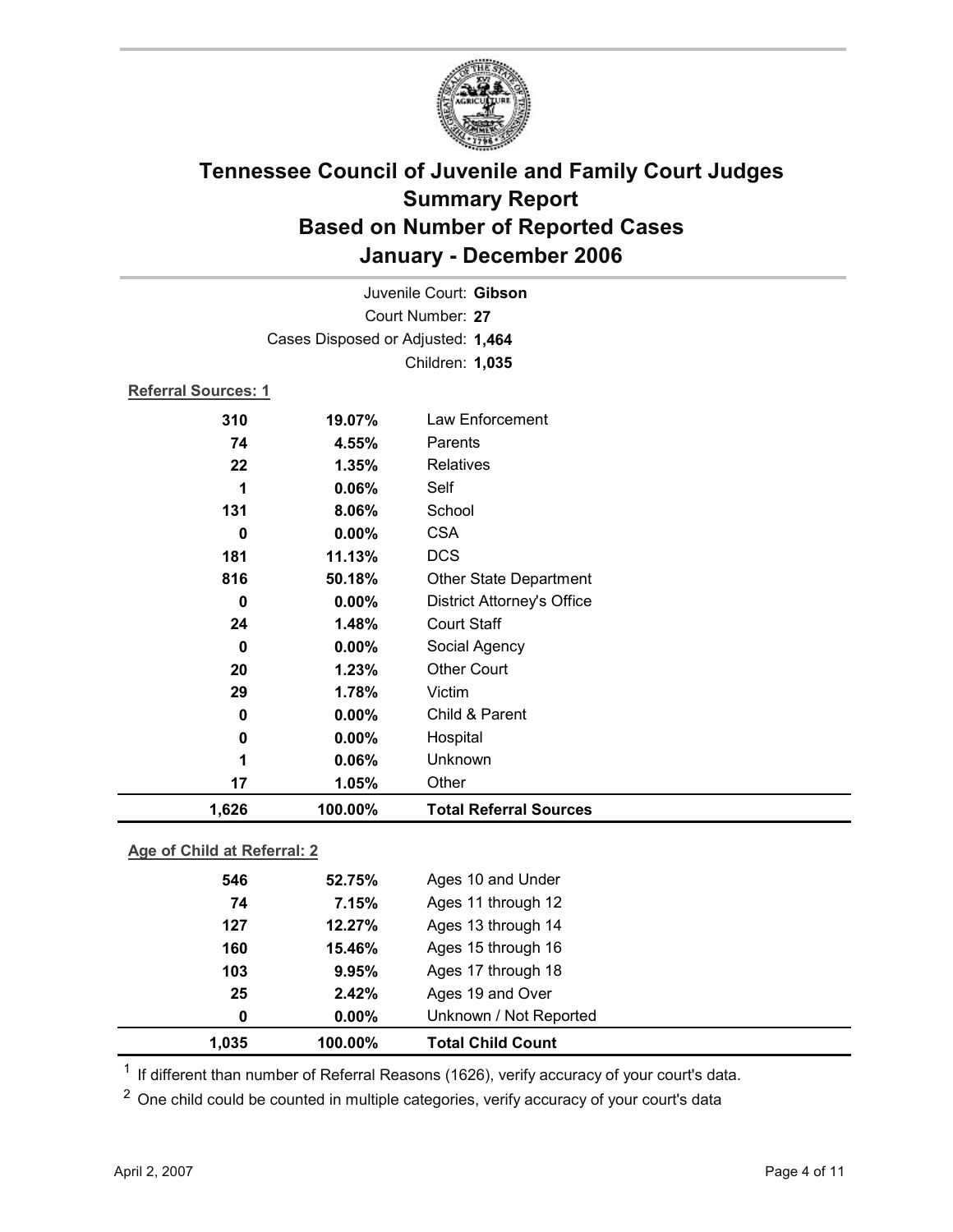

| Juvenile Court: Gibson                  |                                   |                          |  |  |
|-----------------------------------------|-----------------------------------|--------------------------|--|--|
| Court Number: 27                        |                                   |                          |  |  |
|                                         | Cases Disposed or Adjusted: 1,464 |                          |  |  |
|                                         |                                   | Children: 1,035          |  |  |
| Sex of Child: 1                         |                                   |                          |  |  |
| 551                                     | 53.24%                            | Male                     |  |  |
| 407                                     | 39.32%                            | Female                   |  |  |
| 77                                      | 7.44%                             | Unknown                  |  |  |
| 1,035                                   | 100.00%                           | <b>Total Child Count</b> |  |  |
| Race of Child: 1                        |                                   |                          |  |  |
| 405                                     | 39.13%                            | White                    |  |  |
| 475                                     | 45.89%                            | African American         |  |  |
| $\mathbf 0$                             | 0.00%                             | Native American          |  |  |
| $\mathbf 0$                             | 0.00%                             | Asian                    |  |  |
| 25                                      | 2.42%                             | Mixed                    |  |  |
| 130                                     | 12.56%                            | Unknown                  |  |  |
| 1,035                                   | 100.00%                           | <b>Total Child Count</b> |  |  |
| <b>Hispanic Origin: 1</b>               |                                   |                          |  |  |
| 10                                      | 0.97%                             | Yes                      |  |  |
| 859                                     | 83.00%                            | <b>No</b>                |  |  |
| 166                                     | 16.04%                            | Unknown                  |  |  |
| 1,035                                   | 100.00%                           | <b>Total Child Count</b> |  |  |
| <b>School Enrollment of Children: 1</b> |                                   |                          |  |  |
| 577                                     | 55.75%                            | Yes                      |  |  |
| 297                                     | 28.70%                            | <b>No</b>                |  |  |
| 161                                     | 15.56%                            | Unknown                  |  |  |
| 1,035                                   | 100.00%                           | <b>Total Child Count</b> |  |  |

 $1$  One child could be counted in multiple categories, verify accuracy of your court's data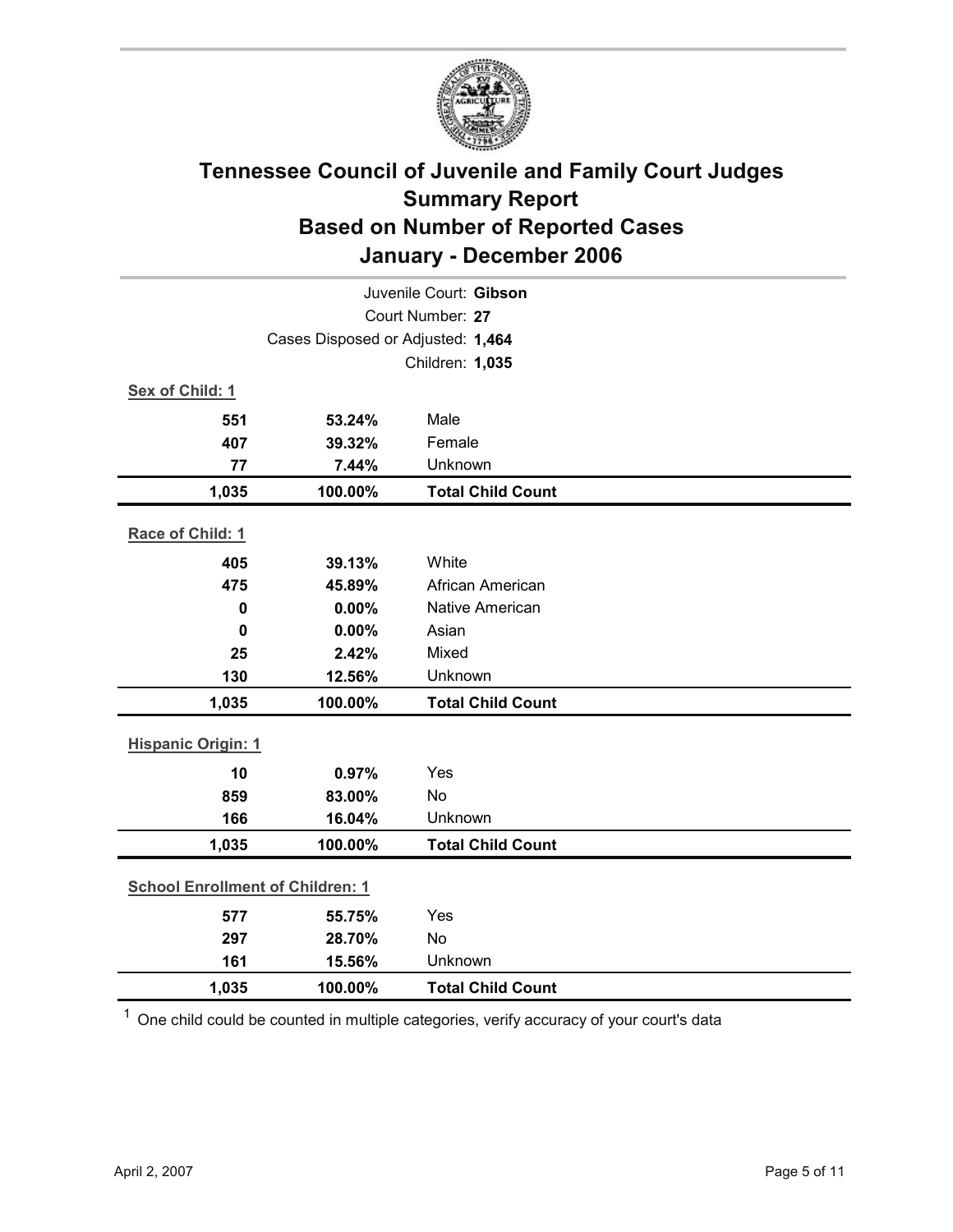

Court Number: **27** Juvenile Court: **Gibson** Cases Disposed or Adjusted: **1,464** Children: **1,035**

**Living Arrangement of Child at Time of Referral: 1**

| 1,035        | 100.00%   | <b>Total Child Count</b>     |
|--------------|-----------|------------------------------|
| 4            | 0.39%     | Other                        |
| 31           | $3.00\%$  | Unknown                      |
| 10           | $0.97\%$  | Independent                  |
| 0            | $0.00\%$  | In an Institution            |
| $\mathbf{2}$ | 0.19%     | In a Residential Center      |
| $\mathbf 2$  | 0.19%     | In a Group Home              |
| 97           | 9.37%     | With Foster Family           |
| 3            | 0.29%     | <b>With Adoptive Parents</b> |
| 108          | $10.43\%$ | <b>With Relatives</b>        |
| 68           | 6.57%     | With Father                  |
| 650          | 62.80%    | With Mother                  |
| 5            | 0.48%     | With Mother and Stepfather   |
| 5            | 0.48%     | With Father and Stepmother   |
| 50           | 4.83%     | With Both Biological Parents |
|              |           |                              |

### **Type of Detention: 2**

| 1,464 | 100.00%  | <b>Total Detention Count</b> |
|-------|----------|------------------------------|
| 3     | 0.20%    | Other                        |
| 1,435 | 98.02%   | Does Not Apply               |
| 0     | $0.00\%$ | <b>Unknown</b>               |
| 3     | 0.20%    | <b>Psychiatric Hospital</b>  |
| 0     | $0.00\%$ | Jail - No Separation         |
| 0     | $0.00\%$ | Jail - Partial Separation    |
| 0     | $0.00\%$ | Jail - Complete Separation   |
| 18    | 1.23%    | Juvenile Detention Facility  |
| 5     | 0.34%    | Non-Secure Placement         |
|       |          |                              |

 $<sup>1</sup>$  One child could be counted in multiple categories, verify accuracy of your court's data</sup>

 $2$  If different than number of Cases (1464) verify accuracy of your court's data.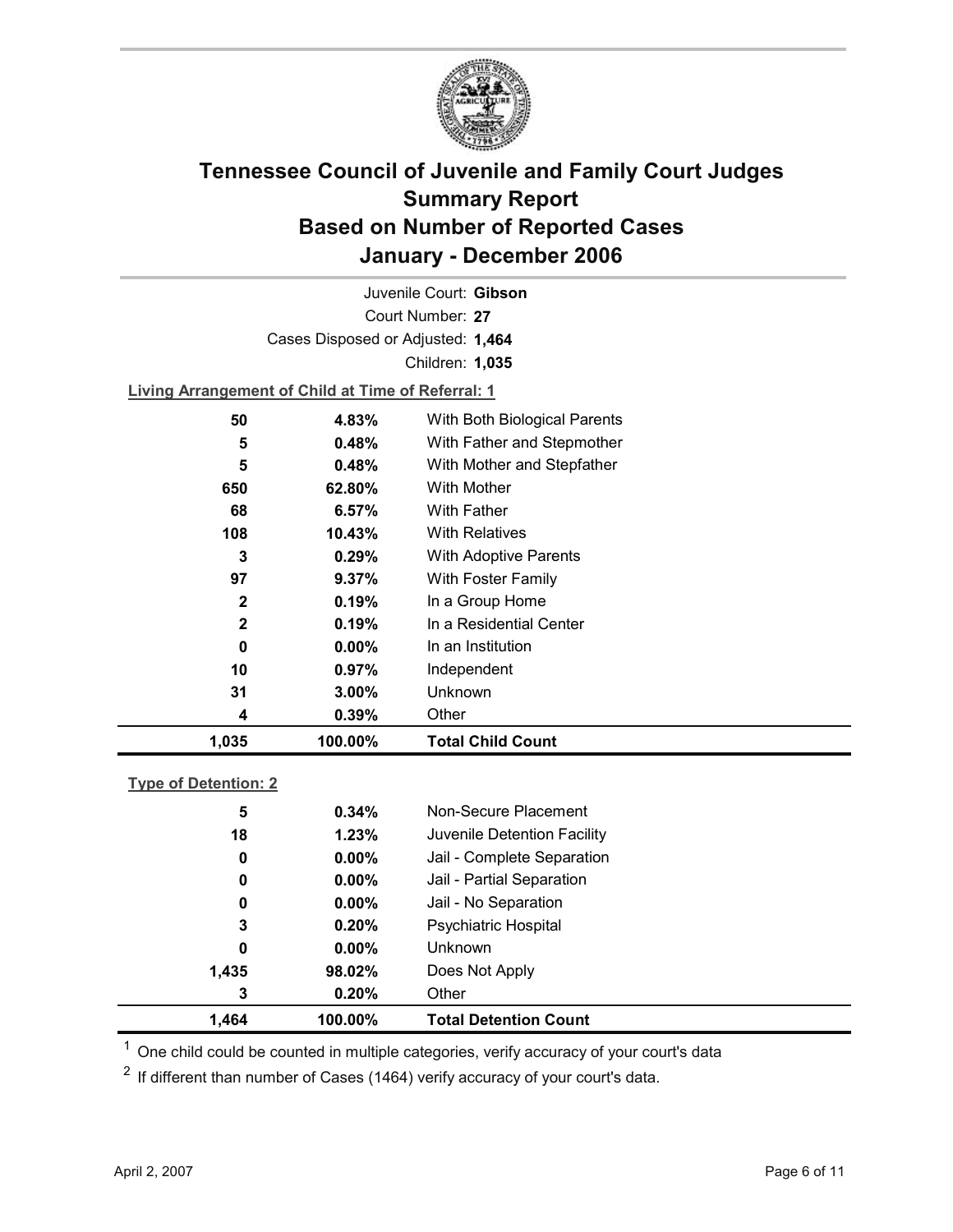

| Juvenile Court: Gibson   |                                                    |                                      |  |  |
|--------------------------|----------------------------------------------------|--------------------------------------|--|--|
| Court Number: 27         |                                                    |                                      |  |  |
|                          | Cases Disposed or Adjusted: 1,464                  |                                      |  |  |
|                          |                                                    | Children: 1,035                      |  |  |
|                          | <b>Placement After Secure Detention Hearing: 1</b> |                                      |  |  |
| 2                        | 0.14%                                              | Returned to Prior Living Arrangement |  |  |
| 1                        | 0.07%                                              | Juvenile Detention Facility          |  |  |
| 0                        | 0.00%                                              | Jail                                 |  |  |
| 0                        | $0.00\%$                                           | Shelter / Group Home                 |  |  |
| 1                        | 0.07%                                              | <b>Foster Family Home</b>            |  |  |
| 11                       | 0.75%                                              | Psychiatric Hospital                 |  |  |
| 0                        | 0.00%                                              | Unknown / Not Reported               |  |  |
| 1,447                    | 98.84%                                             | Does Not Apply                       |  |  |
| 2                        | 0.14%                                              | Other                                |  |  |
|                          |                                                    |                                      |  |  |
| 1,464                    | 100.00%                                            | <b>Total Placement Count</b>         |  |  |
|                          |                                                    |                                      |  |  |
| <b>Intake Actions: 2</b> |                                                    | <b>Petition Filed</b>                |  |  |
| 1,461<br>109             | 89.85%<br>6.70%                                    | <b>Motion Filed</b>                  |  |  |
| 36                       | 2.21%                                              | <b>Citation Processed</b>            |  |  |
| 0                        | $0.00\%$                                           | Notification of Paternity Processed  |  |  |
| 4                        | 0.25%                                              | Scheduling of Judicial Review        |  |  |
| 12                       | 0.74%                                              | Scheduling of Administrative Review  |  |  |
| 0                        | $0.00\%$                                           | Scheduling of Foster Care Review     |  |  |
| 0                        | 0.00%                                              | Unknown                              |  |  |
| $\mathbf 2$              | 0.12%                                              | Does Not Apply                       |  |  |
| 2                        | 0.12%                                              | Other                                |  |  |

 $1$  If different than number of Cases (1464) verify accuracy of your court's data.

 $2$  If different than number of Referral Reasons (1626), verify accuracy of your court's data.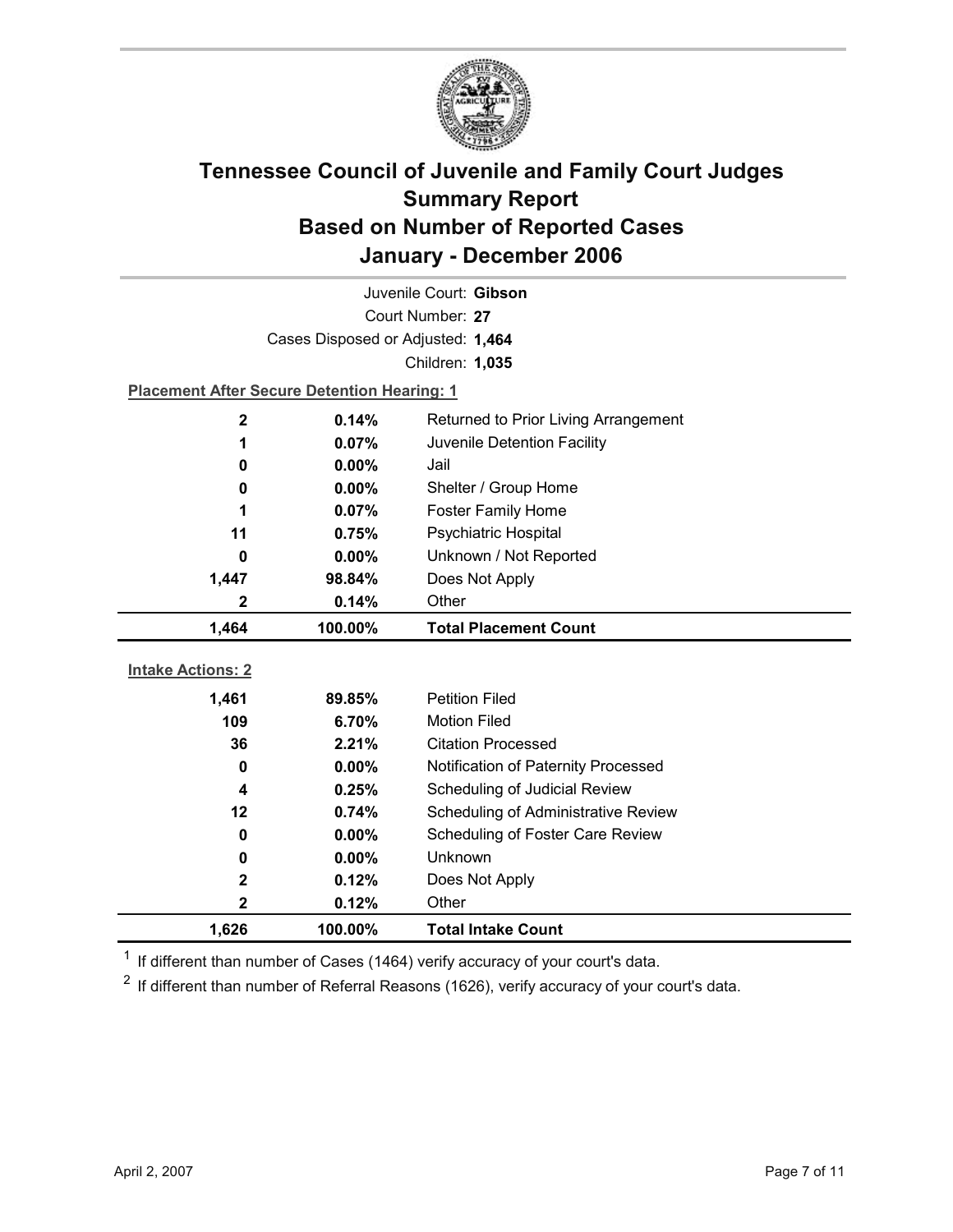

Court Number: **27** Juvenile Court: **Gibson** Cases Disposed or Adjusted: **1,464** Children: **1,035**

### **Last Grade Completed by Child: 1**

| 263                                     | 25.41%  | Too Young for School     |
|-----------------------------------------|---------|--------------------------|
| 4                                       | 0.39%   | Preschool                |
| 14                                      | 1.35%   | Kindergarten             |
| 29                                      | 2.80%   | 1st Grade                |
| 13                                      | 1.26%   | 2nd Grade                |
| 22                                      | 2.13%   | 3rd Grade                |
| 40                                      | 3.86%   | 4th Grade                |
| 38                                      | 3.67%   | 5th Grade                |
| 45                                      | 4.35%   | 6th Grade                |
| 42                                      | 4.06%   | 7th Grade                |
| 77                                      | 7.44%   | 8th Grade                |
| 71                                      | 6.86%   | 9th Grade                |
| 94                                      | 9.08%   | 10th Grade               |
| 41                                      | 3.96%   | 11th Grade               |
| 5                                       | 0.48%   | 12th Grade               |
| 0                                       | 0.00%   | Non-Graded Special Ed    |
| 0                                       | 0.00%   | <b>GED</b>               |
| 15                                      | 1.45%   | Graduated                |
| 13                                      | 1.26%   | Never Attended School    |
| 206                                     | 19.90%  | Unknown                  |
| 3                                       | 0.29%   | Other                    |
| 1,035                                   | 100.00% | <b>Total Child Count</b> |
| <b>Enrolled in Special Education: 1</b> |         |                          |
|                                         |         |                          |
| 19                                      | 1.84%   | Yes                      |
| 845                                     | 81.64%  | No                       |
| 171                                     | 16.52%  | Unknown                  |

 $1$  One child could be counted in multiple categories, verify accuracy of your court's data

**1,035 100.00% Total Child Count**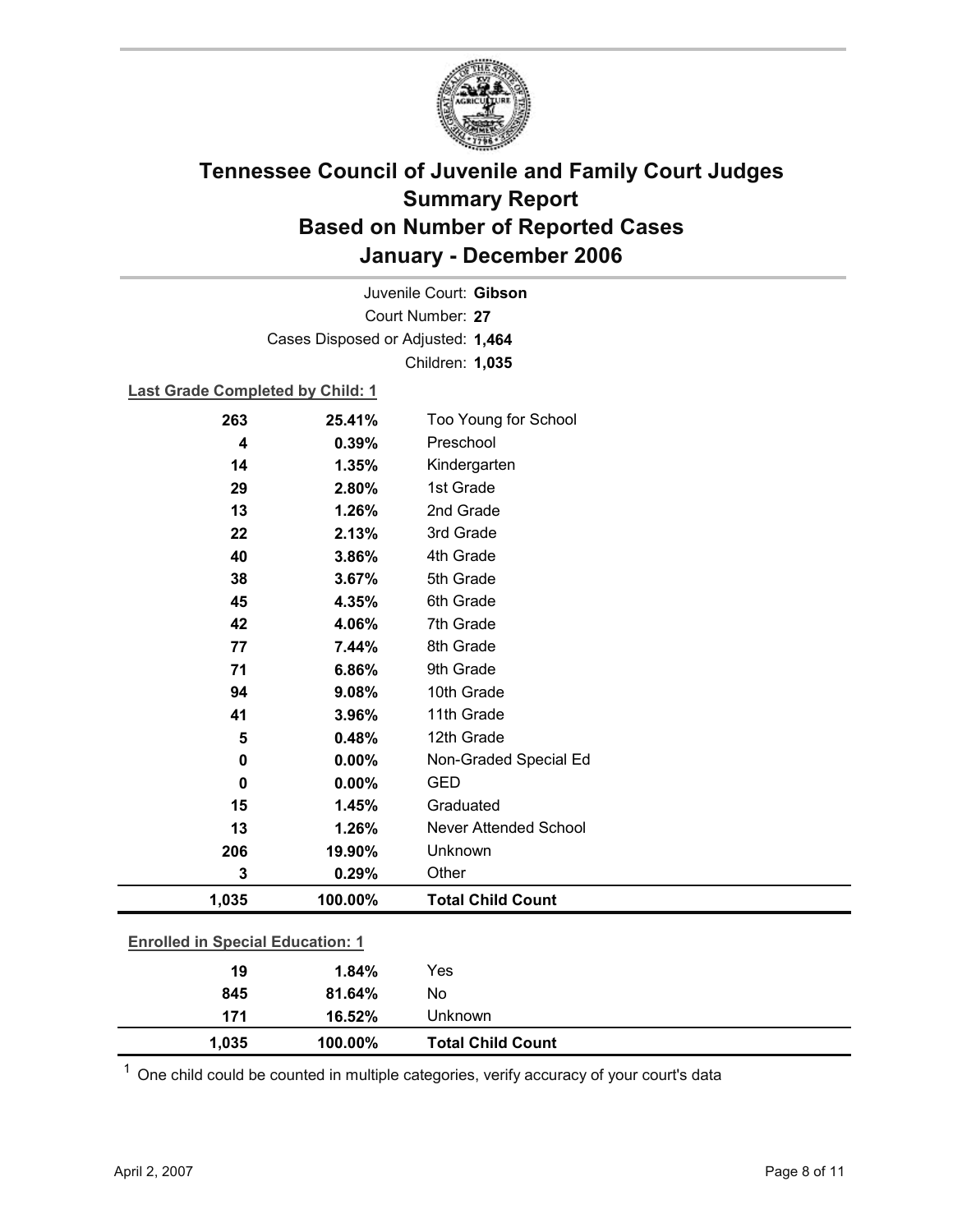

| Juvenile Court: Gibson              |                 |                                 |  |  |
|-------------------------------------|-----------------|---------------------------------|--|--|
| Court Number: 27                    |                 |                                 |  |  |
| Cases Disposed or Adjusted: 1,464   |                 |                                 |  |  |
|                                     | Children: 1,035 |                                 |  |  |
| <b>Action Executed By: 1</b>        |                 |                                 |  |  |
| 1,599                               | 98.34%          | Judge                           |  |  |
| 25                                  | 1.54%           | Referee                         |  |  |
| $\mathbf{2}$                        | 0.12%           | YSO                             |  |  |
| 0                                   | $0.00\%$        | Other                           |  |  |
| 0                                   | $0.00\%$        | Unknown / Not Reported          |  |  |
| 1,626                               | 100.00%         | <b>Total Action Count</b>       |  |  |
| <b>Formal / Informal Actions: 1</b> |                 |                                 |  |  |
| 332                                 | 20.42%          | Dismissed                       |  |  |
| 4AE                                 | 9.020           | <b>Datirad / Nolla Procegui</b> |  |  |

| 1,626 | 100.00%  | <b>Total Action Count</b>                      |
|-------|----------|------------------------------------------------|
| 0     | $0.00\%$ | Unknown / Not Reported                         |
|       | 0.43%    | Other                                          |
| 76    | 4.67%    | Case Held Open                                 |
| 124   | 7.63%    | <b>Review Concluded</b>                        |
| 489   | 30.07%   | <b>Special Proceeding</b>                      |
| 0     | $0.00\%$ | Charges Cleared by Transfer to Adult Court     |
| 10    | 0.62%    | <b>Transfer to Adult Court Hearing</b>         |
| 43    | 2.64%    | <b>Pretrial Diversion</b>                      |
| 0     | $0.00\%$ | Informal Adjustment                            |
| 0     | $0.00\%$ | <b>Complaint Substantiated Mentally III</b>    |
| 0     | $0.00\%$ | <b>Complaint Substantiated Abused</b>          |
| 81    | 4.98%    | Complaint Substantiated Dependent / Neglected  |
| 103   | $6.33\%$ | <b>Complaint Substantiated Status Offender</b> |
| 216   | 13.28%   | <b>Complaint Substantiated Delinquent</b>      |
| 145   | $8.92\%$ | Retired / Nolle Prosegui                       |
|       |          |                                                |

 $1$  If different than number of Referral Reasons (1626), verify accuracy of your court's data.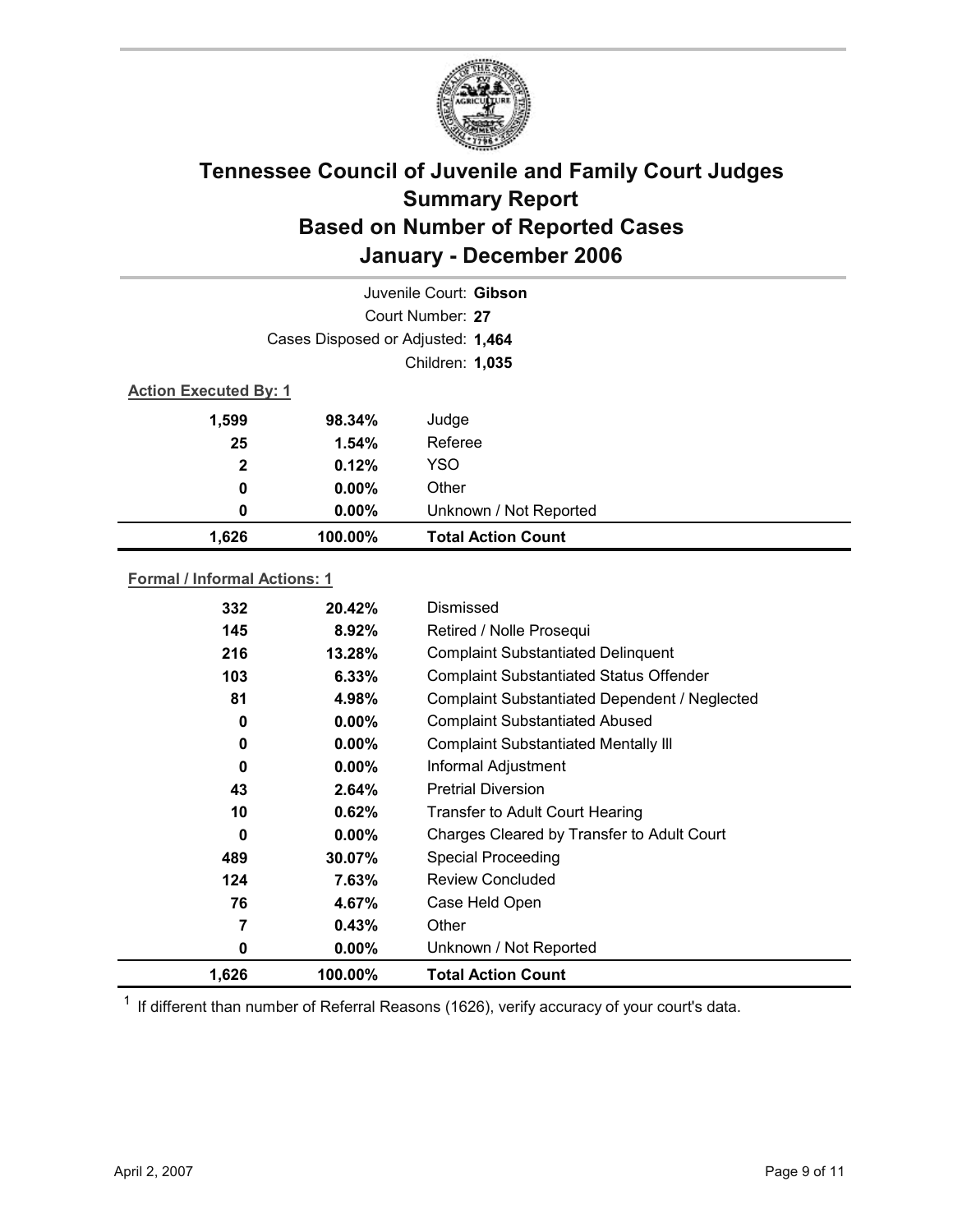

|                                   |                                                       | Juvenile Court: Gibson                               |
|-----------------------------------|-------------------------------------------------------|------------------------------------------------------|
|                                   |                                                       | Court Number: 27                                     |
| Cases Disposed or Adjusted: 1,464 |                                                       |                                                      |
|                                   |                                                       | Children: 1,035                                      |
| <b>Case Outcomes:</b>             | There can be multiple outcomes for one child or case. |                                                      |
| 345                               | 12.09%                                                | <b>Case Dismissed</b>                                |
| 145                               | 5.08%                                                 | Case Retired or Nolle Prosequi                       |
| 0                                 | 0.00%                                                 | Warned / Counseled                                   |
| 72                                | 2.52%                                                 | Held Open For Review                                 |
| 54                                | 1.89%                                                 | Supervision / Probation to Juvenile Court            |
| 0                                 | $0.00\%$                                              | <b>Probation to Parents</b>                          |
| 44                                | 1.54%                                                 | Referral to Another Entity for Supervision / Service |
| 11                                | 0.39%                                                 | Referred for Mental Health Counseling                |
| 9                                 | 0.32%                                                 | Referred for Alcohol and Drug Counseling             |
| 5                                 | 0.18%                                                 | Referred to Alternative School                       |
| 0                                 | $0.00\%$                                              | Referred to Private Child Agency                     |
| 6                                 | 0.21%                                                 | Referred to Defensive Driving School                 |
| 0                                 | $0.00\%$                                              | Referred to Alcohol Safety School                    |
| 6                                 | 0.21%                                                 | Referred to Juvenile Court Education-Based Program   |
| 1                                 | 0.04%                                                 | Driver's License Held Informally                     |
| 0                                 | $0.00\%$                                              | <b>Voluntary Placement with DMHMR</b>                |
| 0                                 | $0.00\%$                                              | Private Mental Health Placement                      |
| 0                                 | $0.00\%$                                              | <b>Private MR Placement</b>                          |
| 202                               | 7.08%                                                 | Placement with City/County Agency/Facility           |
| 20                                | 0.70%                                                 | Placement with Relative / Other Individual           |
| 42                                | 1.47%                                                 | Fine                                                 |
| 5                                 | 0.18%                                                 | <b>Public Service</b>                                |
| 46                                | 1.61%                                                 | Restitution                                          |
| 0                                 | $0.00\%$                                              | <b>Runaway Returned</b>                              |
| 48                                | 1.68%                                                 | No Contact Order                                     |
| 12                                | 0.42%                                                 | Injunction Other than No Contact Order               |
| 6                                 | 0.21%                                                 | <b>House Arrest</b>                                  |
| 0                                 | $0.00\%$                                              | <b>Court Defined Curfew</b>                          |
| 0                                 | 0.00%                                                 | Dismissed from Informal Adjustment                   |
| 0                                 | 0.00%                                                 | <b>Dismissed from Pretrial Diversion</b>             |
| 0                                 | 0.00%                                                 | <b>Released from Probation</b>                       |
| 3                                 | 0.11%                                                 | <b>Transferred to Adult Court</b>                    |
| 0                                 | 0.00%                                                 | <b>DMHMR Involuntary Commitment</b>                  |